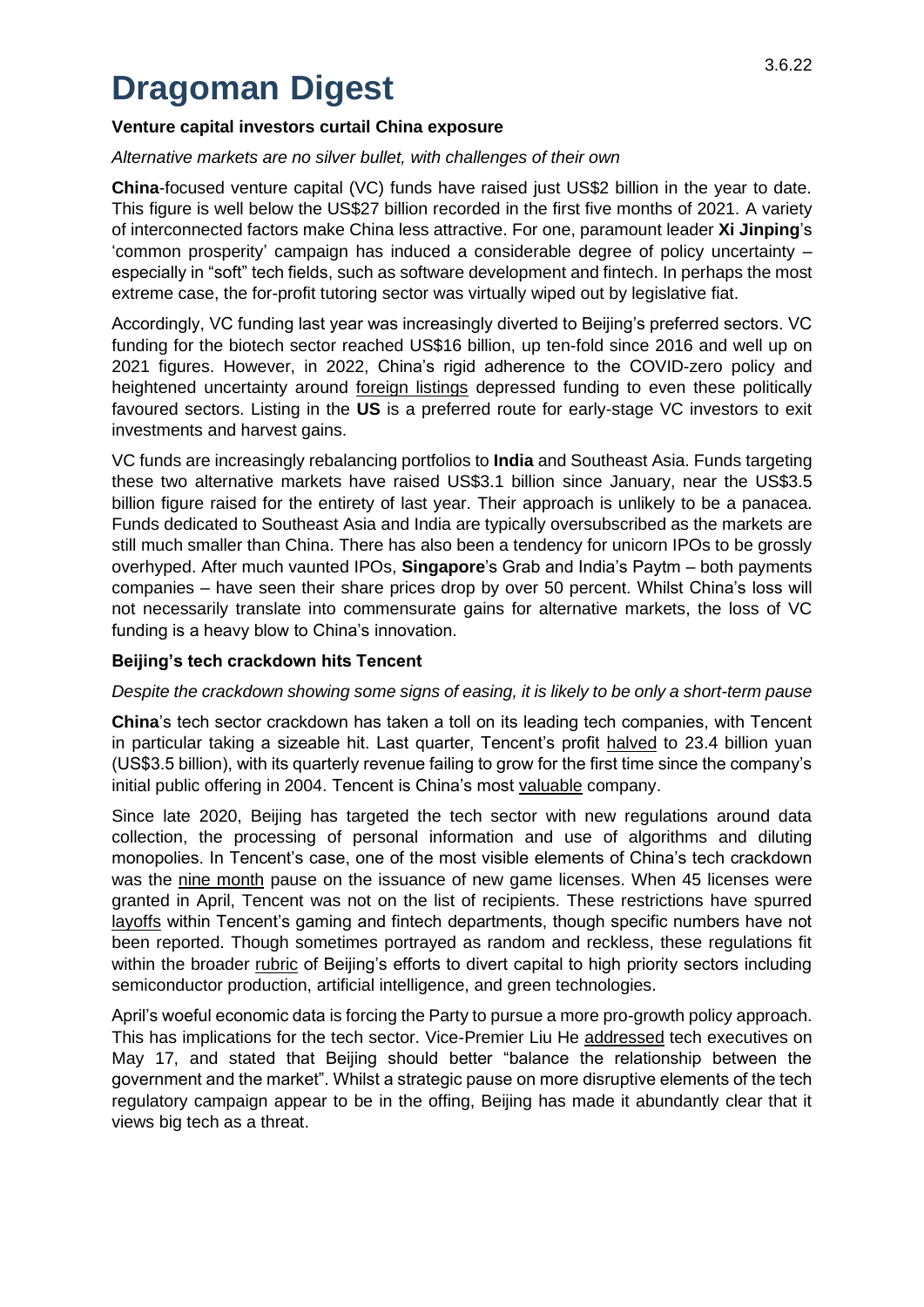#### **North Sea countries commit to huge scale up of offshore wind**

*Barriers remain to the rapid buildout of energy infrastructure required to reduce the EU's dependence on Russian fossil fuels* 

Last week, **Belgium**, **Denmark**, **Germany** and the **Netherlands** [committed](https://en.kefm.dk/Media/637884570050166016/Declaration%20of%20Energy%20Ministers%20(002).pdf) to a massive expansion of offshore wind power in the North Sea. The countries pledged to build at least 65 GW of offshore wind by 2030 and 150 GW by 2050, up from around 15 GW of installed capacity today. As part of the agreement, the countries will build a string of artificial islands. Some will function as green hydrogen production hubs and others as offshore substations to be connected to onshore industry and hydrogen hubs. The countries will also cooperate on transmission and export infrastructure – though the specifics around financing have not yet been agreed. One of the artificial islands, proposed by [Copenhagen Infrastructure Partners,](https://hydrogenisland.dk/en) will utilise 10 GW of the offshore wind capacity to produce around 1 million tonnes of green hydrogen – one tenth of the EU's 2030 domestic production target. A pipeline would then transport the hydrogen to north-western Europe.

Despite the North Sea development being crucial to the **EU**'s plan to reduce its dependence on **Russian** fossil fuels and diversify energy supply – set out in its recently released [REPowerEU strategy](https://ec.europa.eu/commission/presscorner/detail/en/IP_22_3131) – barriers remain. The [average levelized cost of offshore wind](https://www.energy-transitions.org/wp-content/uploads/2022/05/Building-Energy-Security-v1.4.pdf) remains over US\$10/MWh above gas and nearly US\$20/MWh above coal at US\$85/MWh. Long lead times for approvals is another known barrier. One way that the REPowerEU strategy seeks to address this is through the identification of areas – like the North Sea – as "go to" renewable development zones. In such areas, the permitting process would be limited to just one year. REPowerEU's sharpening focus on streamlining permitting and the emergence of innovative, cross-border energy partnerships are clear positive steps in addressing some of the challenges.



*Major wind and energy hub proposals in the North Sea* 

Source: S&P Global Commodity Insights (2022)